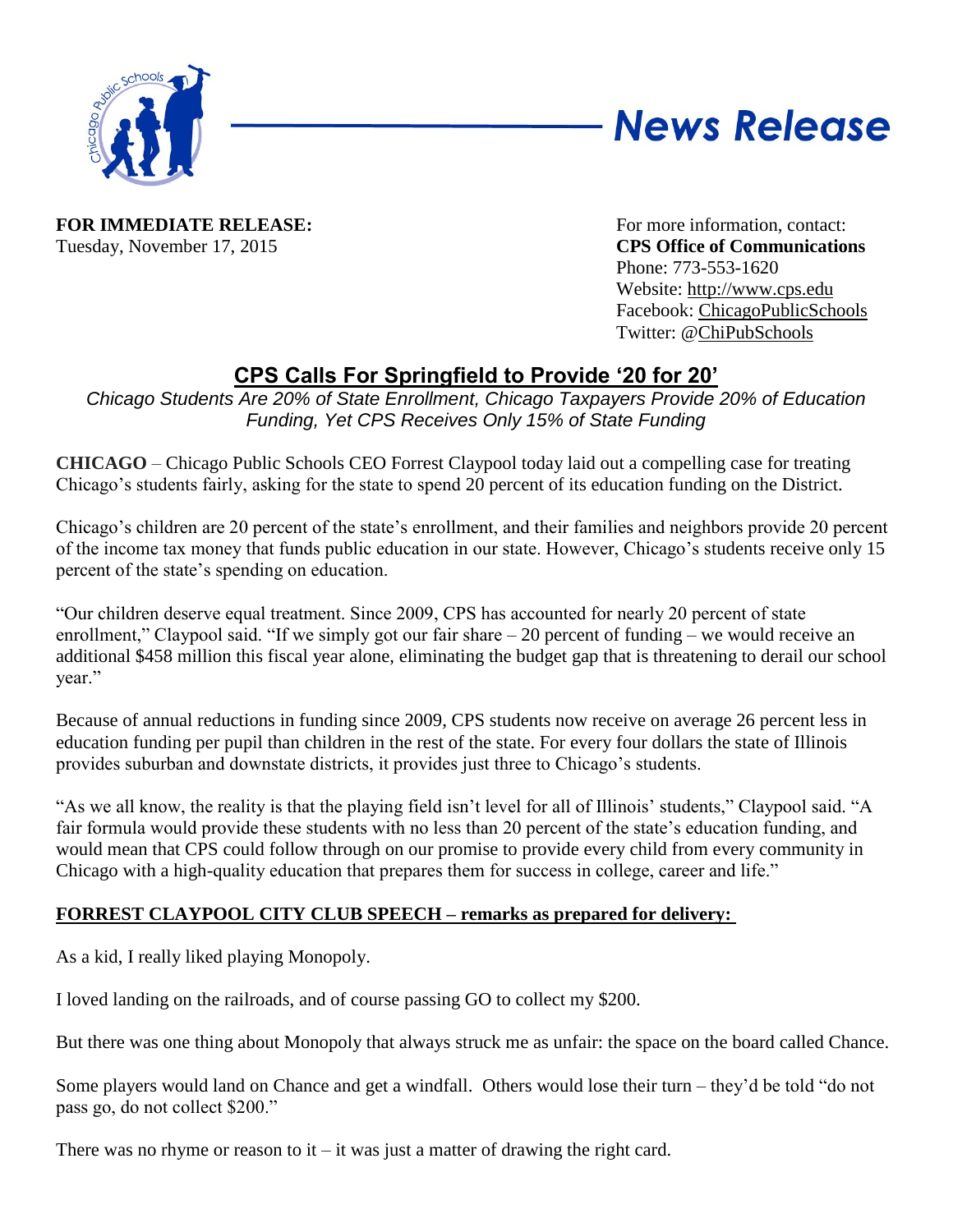If the state of Illinois was a Monopoly board, CPS would constantly be drawing that bad card – while the rest of the state is getting a windfall.

Of course, our financial crisis is not a game. Our students and teachers are being denied the funds they need and deserve.

For years, Chicago Public Schools was written off. People from different sides of the aisle, different sides of the state, or even different sides of the city have called it a lost cause.

But one thing I've learned over the last four months is that this is not the CPS of the past.

There's no denying that we have a lot more work to  $d\sigma$  – but year by year – especially over the last four years with Mayor Emanuel we've made progress:

- Our graduation and attendance rates continue to rise;
- Our composite ACT score is the highest in CPS history;
- We've increased the number of minority students enrolled in Advanced Placement courses, with more students than ever doing well enough to earn college credit;
- We have more CPS students going to and graduating from college;
- According to recently released data from the National Assessment of Educational Progress, CPS students are outpacing their peers nationally in academic growth, with our  $8<sup>th</sup>$ -graders showing the most progress of any urban school district in the country for growth in math;
- And we have three high schools ranked in the top 50 in the country according to Newsweek. And six ranked among the top 10 in Illinois, according to US News and World Report.

They may not get the headlines they deserve, but our schools are filled with talented principals, teachers, and students – and they are worth investing in.

But right now, they're not getting their fair share.

My predecessors at CPS used every tool to avoid classrooms cuts that would impede the academic progress of our kids. Frankly, they borrowed money we didn't have, year after year, because it was better than the alternative--laying off teachers, increasing class sizes and taking resources from the classrooms. Each year there was hope of pension reform or education funding reform that would fix the problem. It never came.

This funding approach has led us to a \$480 million budget gap this year alone, and a \$1.1 billion budget deficit for the next school year, both of which could jeopardize our academic gains. And with the district at junk bond status, we've run out of one-time tricks.

The state's funding approach may work for students in districts across the state, but it does not work for Chicago's students. This funding approach is flawed and ineffective, and it needs to change.

There are three compounding problems with the state's current funding approach:

- $\bullet$  the consistent decline in state funding for Chicago,
- pension inequity, and
- the lack of resources for low-income students.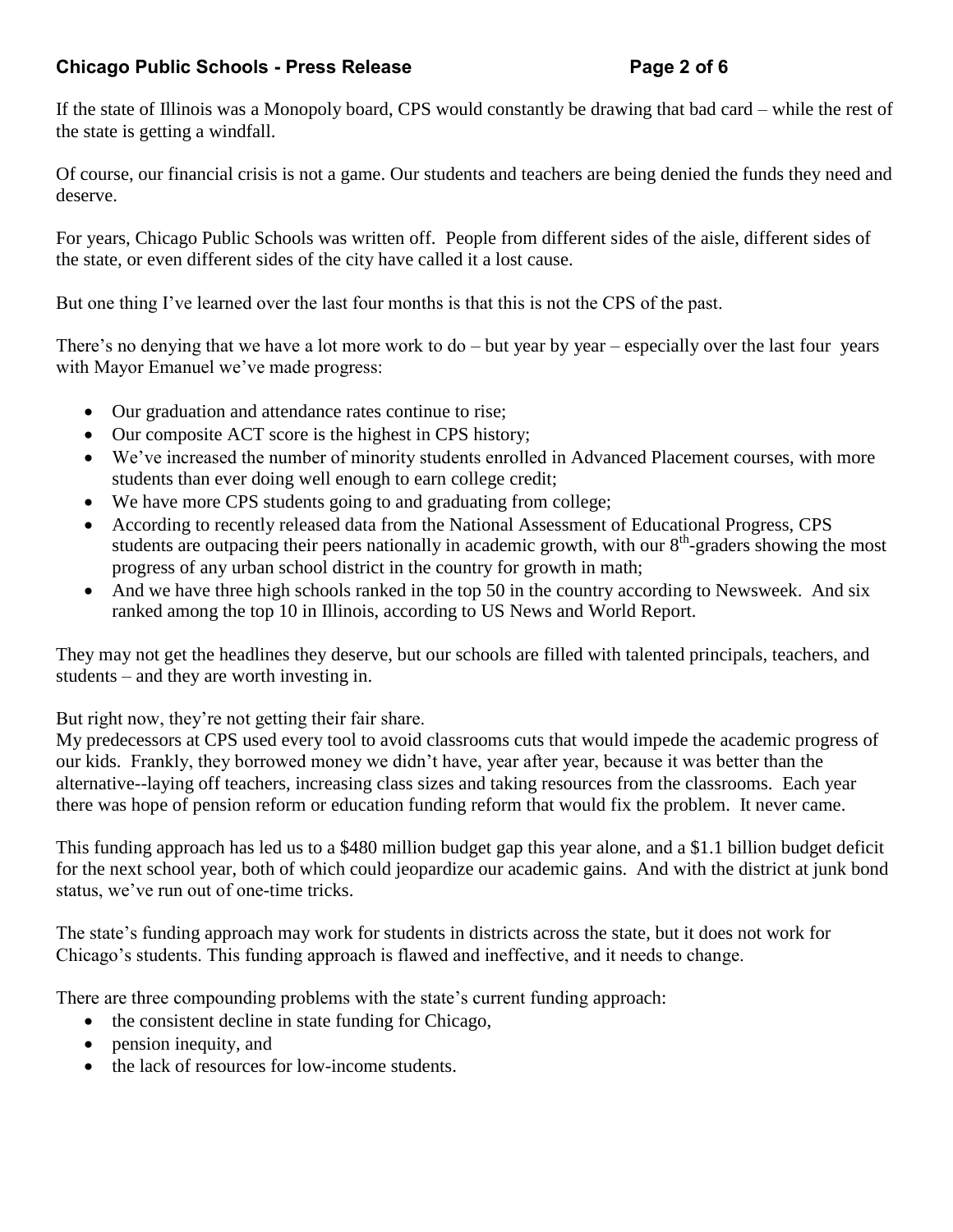### **Chicago Public Schools - Press Release Page 3 of 6**

The conventional wisdom is that Chicago gets more education funding than other school districts. You hear it all the time. Chicago gets special block grants that other schools don't get. Chicago gets more than it should through the state's replacement tax.

And in certain categories of funding, Chicago may indeed get more, just as other districts receive more in other categories of state education aid. For example, suburban and downstate districts get major subsidies for teacher retirement health care and pensions, a major cost of any school district – Chicago gets almost nothing.

What matters isn't this category of education aid or that category of education aid. What matters is the total amount of education funding—when you throw everything into the pot. What matters is how much does each district get from the state to *spend in its classrooms*, including its most expensive cost—the salaries and benefits of its teachers.

When you look at the total of all state education subsidies for school districts, the conventional wisdom doesn't hold up.

On average, school districts across our state have seen a 40 percent increase in total state education funding per pupil over the past seven years.

How about Chicago? We've suffered a 10 percent reduction.

These yearly reductions mean CPS students now receive on average 26% less in education funding per pupil than children in the rest of the state.

Let me say that again: *These yearly reductions mean CPS students now receive on average 26% less in education funding per pupil on average than children in the rest of the state*.

For every four dollars the state of Illinois provides suburban and downstate districts, it provides just three to Chicago's kids.

That's not right. That's not fair. Our children deserve equal treatment.

It doesn't have to be this way – the solution is simple math. The kind of math any third grader can do…or any second grader from Chicago.

Since 2009, CPS has accounted for nearly 20 percent of state enrollment.

Chicago's taxpayers contribute 20 percent of state income tax revenues - which is the primary funding source for public education in the state - yet we receive only 15 percent of the funding.

If we simply got our fair share  $-20$  percent of funding – we would receive an additional \$458 million this fiscal year alone, eliminating the budget gap that is threatening to derail our school year.

Right now we have a system that underfunds our classrooms and forces us to choose between investing in our students' futures or providing teachers with the pensions they've earned.

Now, let me be clear about something: Teachers deserve their pensions.

Teachers work tirelessly day-in an day-out to prepare our kids for a bright future – and their work is clearly paying off.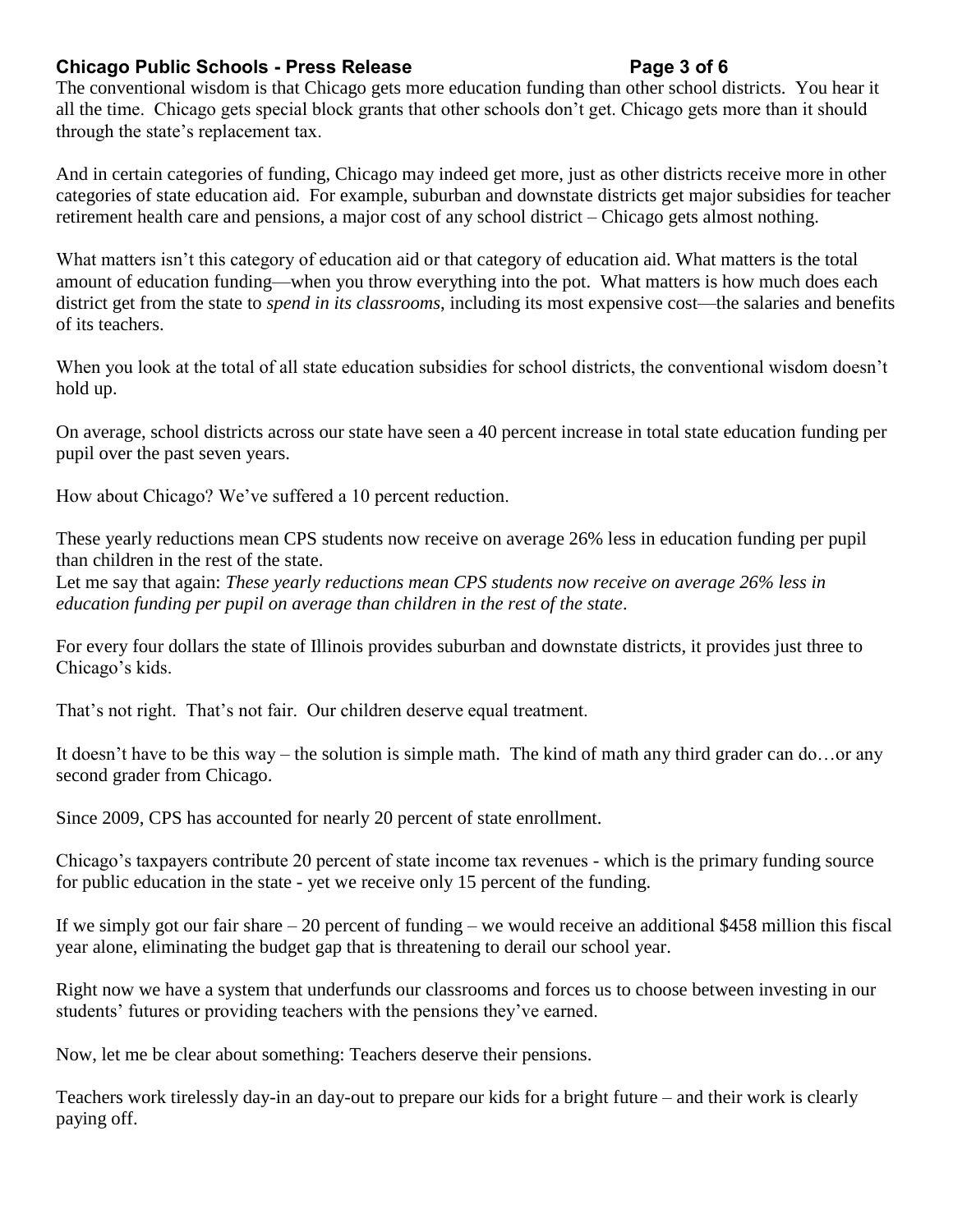### **Chicago Public Schools - Press Release Page 4 of 6**

Teachers don't have the option to pay into Social Security, so after a lifetime of service in the classroom, they depend on these pensions for their income and retirement health benefits – and they're important to maintain.

But Illinois law treats Chicago teachers' pensions differently than those of every other district in the state.

At CPS, our annual per-pupil pension obligation is around \$1,800. But, Springfield contributes almost nothing - - \$31 per student to be exact.

How does our \$31 per pupil compare with other districts in the state? They receive an average of \$2,266.

To put that all into perspective: CPS has paid \$1 billion to cover pension costs in just the last two years – almost \$700 million this year alone – while the state has covered the vast majority of these costs for every other school district in Illinois.

Clearly, the state has failed to provide the Chicago Teachers' Pension Fund with at least 20 percent of what it provides to the Teachers' Retirement System, as intended by law.

Anywhere else in the state, the pension funding problem now plaguing CPS does not even exist. No teacher I know wants to make a choice between funding their classrooms or their retirement.

Unfortunately, this is the choice our state's broken system has forced CPS to make.

So far I've talked only about the ways to level the playing field. But as we all know, the reality is that the playing field isn't level for all of Illinois' students. And we can't have an honest conversation about education funding without discussing the fact that our state does not invest enough to meet the unique needs of those students who are living in poverty.

These are the facts. 90 percent of CPS' students are from low-income families. 64,000 students do not speak English as their first language.

Yet, because of the broken school funding formula, these kids are not getting the resources they need.

In fact, when combining state and local resources Illinois is one of only 6 states where districts serving the most low-income students actually get substantially fewer funds than their wealthier counterparts.

Illinois also has the most regressive school funding formula in the country. Research and common sense are clear that it costs more to educate a child living in poverty and with other special learning needs. But instead of spending more on students who need it – like Massachusetts, the highest performing state in the nation – Illinois spends *less.* According to The Education Trust, we spend almost 20% *less* to support the very children who require more support.

As a result, districts across Illinois serving high-need students do not get the help they need from the state to provide their students the education they deserve – including Chicago.

Urban districts like Peoria, Rockford, Elgin, East Aurora and North Chicago spend thousands of dollars a student less than they should, despite taxing themselves well above the state average.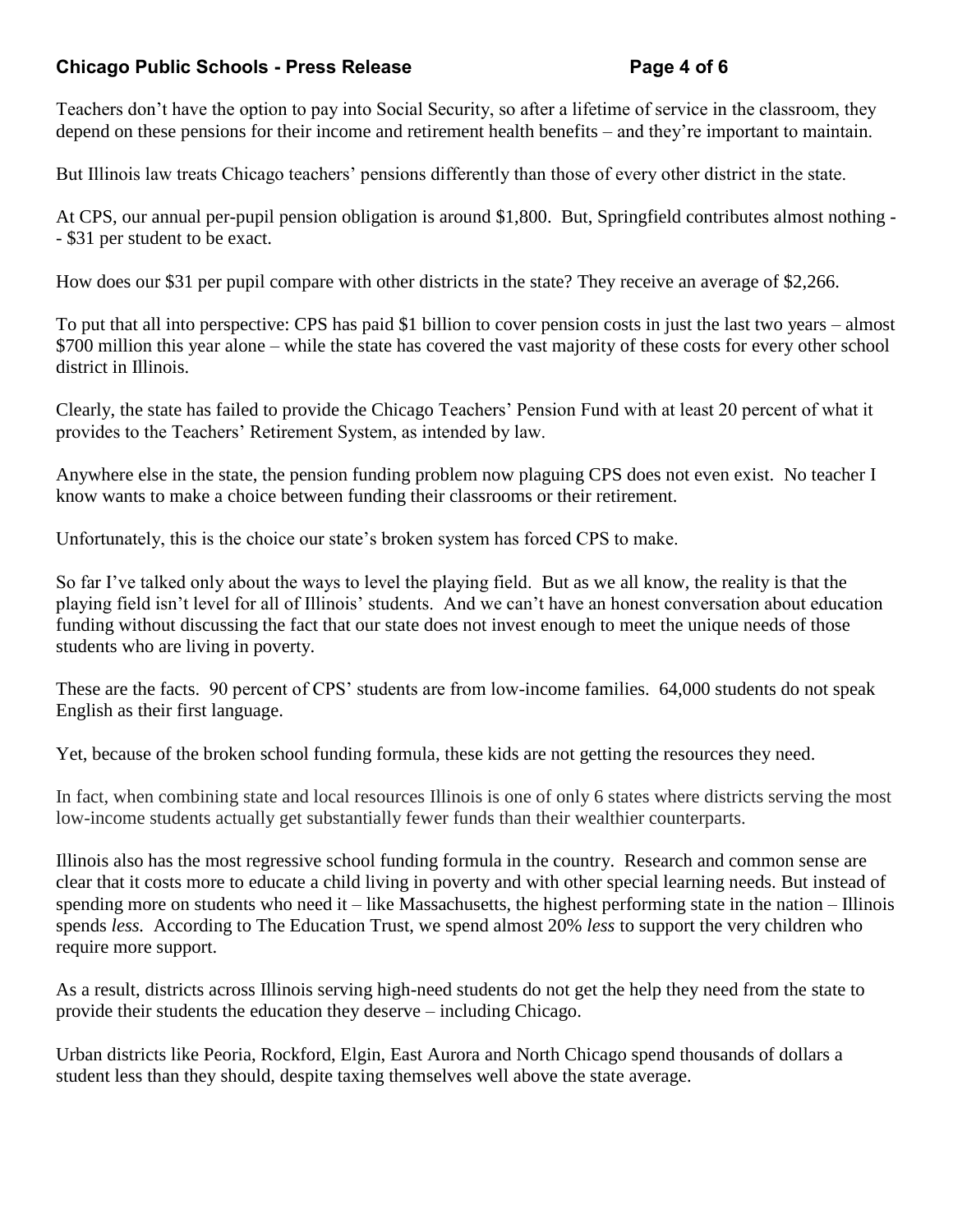### **Chicago Public Schools - Press Release Page 5 of 6**

Smaller, rural districts like Pana and Taylorville, are similarly unable to provide the arts programming and student supports their children need.

Here's my biggest take-away from four months on the job: CPS students continue to make academic gains, despite our broken funding system.

These results are a credit to our students and their families, as well as to the teachers and principals who are doing their best work with one hand tied behind their backs.

But it can't last forever. We're nearing a breaking point. And without a solution, our schools will look very different next semester and next year.

Class sizes will rise. Academic electives and extracurricular activities will disappear.

Think back to the Monopoly board with CPS stuck on Chance.

It's fitting that this space bears a question mark, as our school communities are facing so much uncertainty.

It's not right that CPS is being put in this position, especially when the solutions are clear and achievable.

This crisis has been years in the making, and it will take shared responsibility by our elected officials, teachers, taxpayers, and District leadership to set things right.

We firmly believe that if everyone is willing to give something, then no one will be forced to sacrifice everything.

Chicago taxpayers are doing their part twice for teacher pensions - paying income tax to the state for all other teachers' pensions and paying property taxes for Chicago teachers' pensions, which have been raised to the cap again this year. Everyone outside of Chicago pays for pensions only once in their income taxes. Mayor Emanuel and the City Council are also maximizing their support, releasing frozen TIF funds and using their one-time authority to help pay for some capital expenses.

We at the CPS central office have to do our part—cutting costs and bringing efficiencies to the management of a multi-billion dollar corporation. It is hard but we will do it. We will have to negotiate a fair teachers' contract that protects jobs, pensions, and our kids.

And if the state of Illinois and the teachers union step up, Mayor Emanuel has pledged to help restore the old pension levy as the final piece of the puzzle to end a historic fiscal crisis and allow the district to focus on the academic future of our children.

This remains our best, most rational and fair way to dig out of a hole so deep that it threatens the very foundation of our public school system.

But we can do it. There is hope.

I believe our elected representatives, including Governor Rauner, House Speaker Michael Madigan, and Senate President John Cullerton, want a fair funding system and a solution to the financial crisis at CPS. We all want every child to have a good education. I believe Karen Lewis and the teachers union want the same thing.